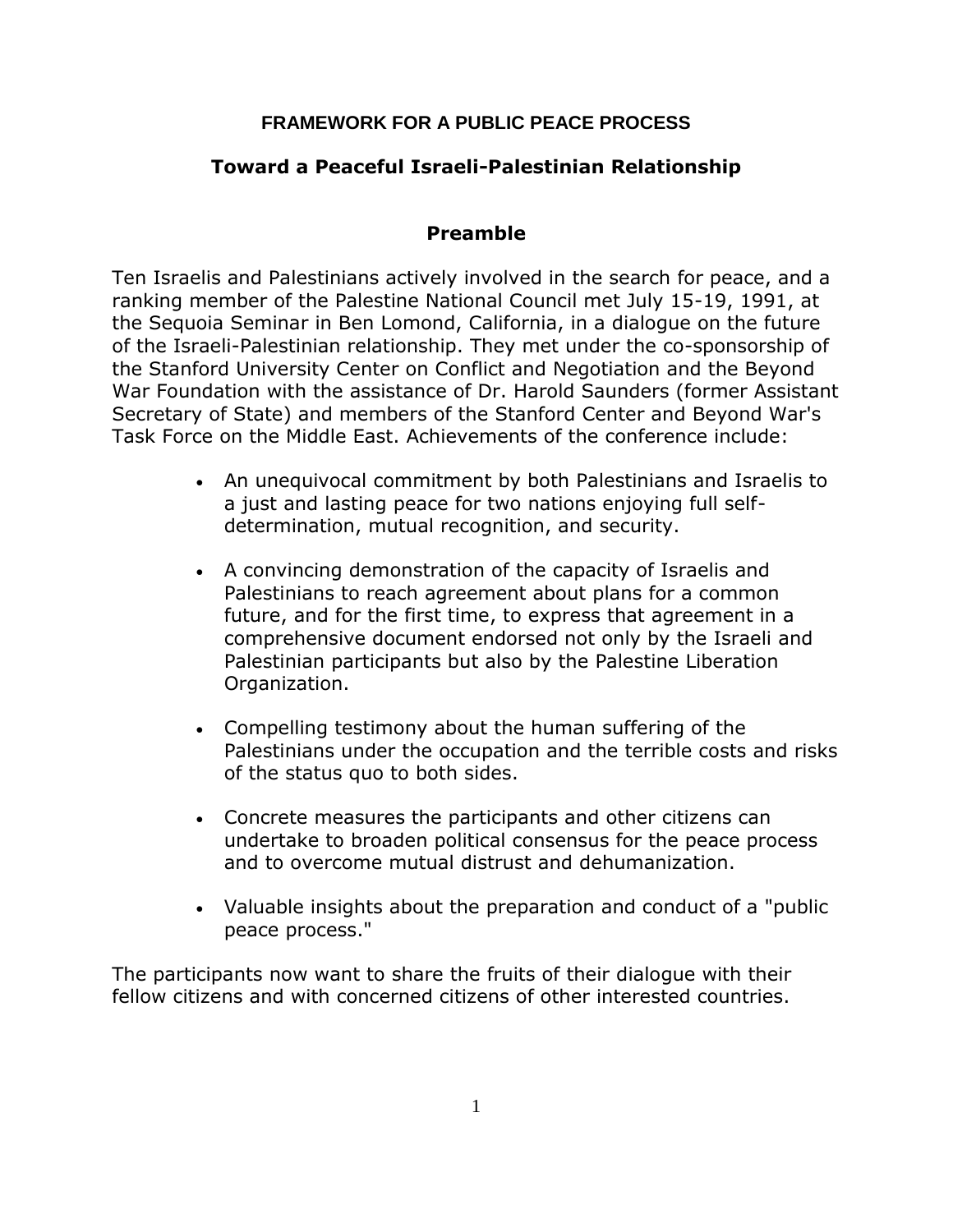## **FRAMEWORK FOR A PUBLIC PEACE PROCESS**

## **Toward a Peaceful Israeli-Palestinian Relationship**

#### **Purposes**

We offer this Framework for a Public Peace Process as a vehicle for drawing together in common cause and mutually supportive activity all who are working for a peaceful Israeli-Palestinian relationship.

Specifically, we will use this paper as both an educational and a political instrument. By inviting Israelis and Palestinians to sign this document, we seek to enlarge the number of those who understand and support the ideas expressed here. In public debate the document will demonstrate the ability of Israelis and Palestinians to reach agreement on concrete issues critical to a peaceful settlement of the conflict between them.

We invite all who work toward this end to consider themselves as working together within this Framework to give coherence and momentum to a public peace process.

In doing so, we as concerned Palestinians and Israelis complement, support, and encourage the active efforts of political authorities toward peace.

#### **Premises**

Moving the Israeli-Palestinian and the Arab-Israeli conflicts towards resolution will give impetus to a broader peace in the Middle East.

The Israeli-Palestinian relationship stands at a moment of danger and opportunity. Ironically, as prospects for advancing the peace process increase, danger and human suffering become more acute.

Human suffering increases daily in the West Bank and Gaza. Human rights violations under the occupation, the closure of educational institutions, and the various types of collective punishment contribute daily to this suffering. The environment of violence and confrontation leads to a vicious cycle of violence and counter-violence which undermines advancement of the peace process.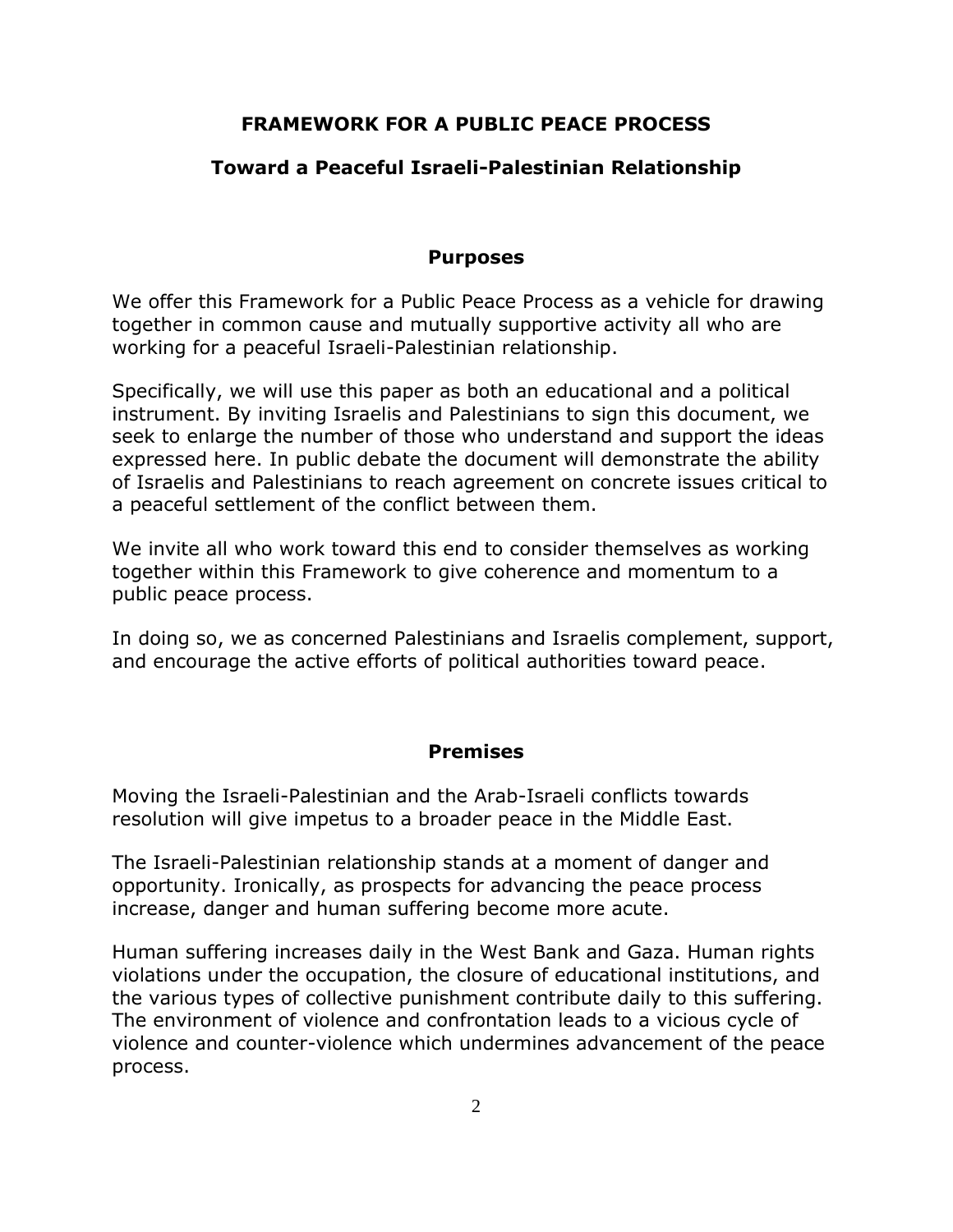The West Bank and Gaza are heading toward economic catastrophe, due to sharply increased unemployment and lack of industry. Punitive measures by the Israeli authorities aggravate the problem. The economic and political conditions of the Palestinians outside the occupied territories have deteriorated. Palestinians living in the Gulf states, many of whom are now homeless and stateless, can no longer provide the economic cushion that previously helped reduce the economic frustrations of those living under Israeli occupation.

Every day there is tangible evidence of more Israeli settlements, enlargement of existing settlements, and extensive and growing land confiscations. This increases Palestinian desperation and complicates and undermines efforts to seek a settlement.

As despair and bitterness grow in the occupied territories, the intifada may become more violent. The possibility mounts that there will be a movement from stone to knife to gun. With no remedy forthcoming, this sharp increase in violence could even trigger another war.

The ongoing occupation is taking its heavy toll on Israeli society. It causes the brutalization of the people and the erosion of Israeli morale and traditional Jewish values. Israelis have been attacked and killed by Palestinians in Israel's city streets. The continuing debate over the territories is tearing the fabric of Israeli society. It affects the Israeli army's preparedness. It requires Israelis to spend long periods of frustrating military service in the territories. The cost of the occupation is high, and the heavy investments in infrastructure and in settlements are at the expense of Israel's infrastructure and of the disadvantaged members of society. It also endangers international financial aid vital for the national effort to absorb the Russian Jewish immigrants.

The internal violence in Palestinian society has raised fears for the peace process in Israeli society.

We feel that a substantial number of people in both our communities are ready to say: "Enough! It is time to move beyond war to peace." The deteriorating situation jeopardizes their efforts to move toward peace.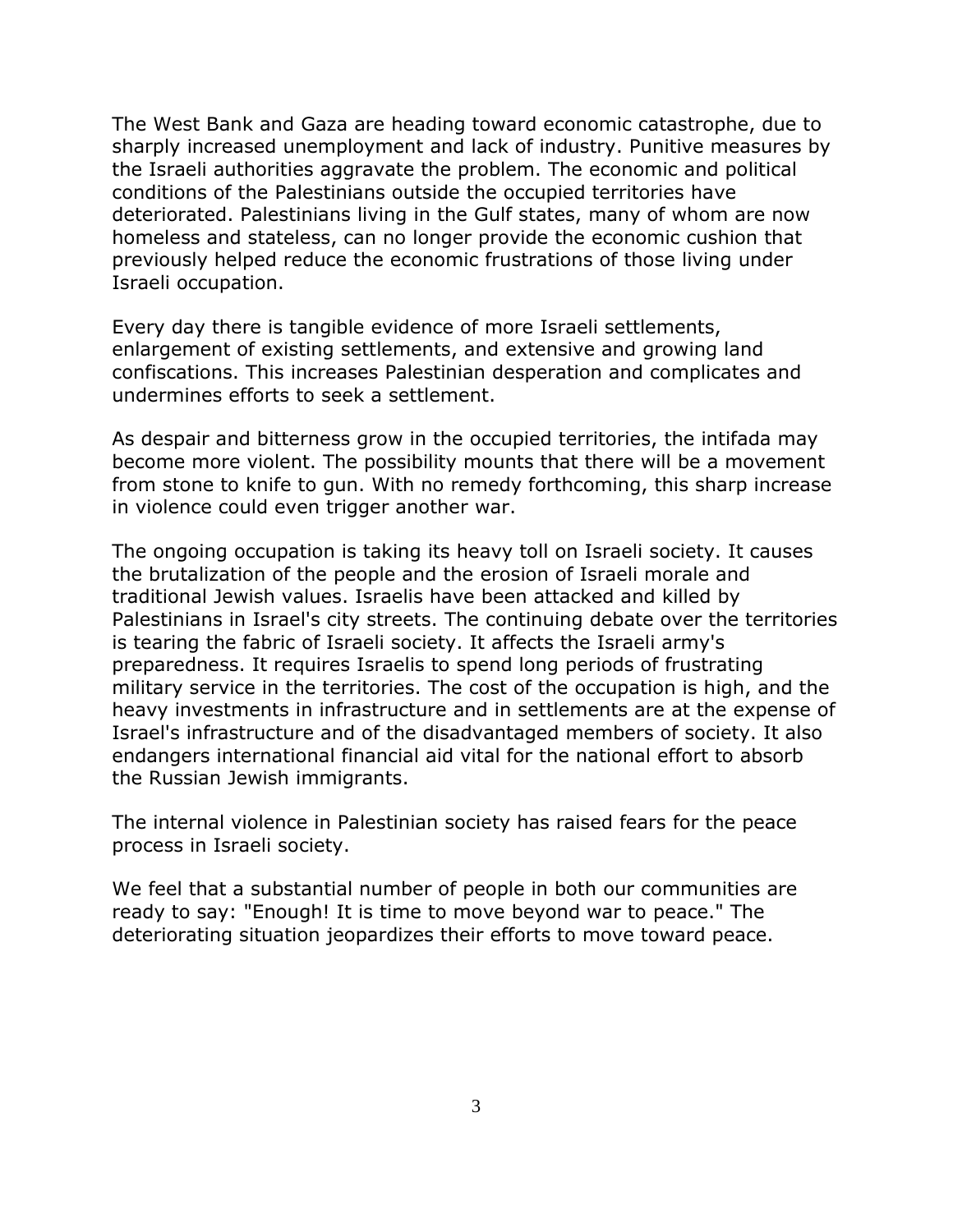#### **Principles and Provisions of a Palestinian-Israeli Agreement**

The objective of the peace process is to establish a just and lasting peace between Israelis and Palestinians as part and parcel of a comprehensive settlement between Israel and the Arab states.

This peace is to be achieved through the withdrawal of Israeli forces from territories occupied in 1967, allowing the Palestinian people the exercise of their right to self-determination in those territories. This includes the right to establish an independent state or other confederative solution of their choice. At the same time, the State of Israel is to be guaranteed recognition, security and territorial integrity by both the State of Palestine and other Arab States. This can take place through mutually agreed steps, by means of negotiations involving the legitimate representative of the Palestinian people, whom the Palestinians consider to be the Palestine Liberation Organization; the government of Israel; and other concerned parties; based on U.N. resolutions 242 and 338.

The following provisions will govern a Palestinian-Israeli agreement:

#### **End of the state of war and all hostile activities in the region.**

**Mutual Recognition.** The State of Palestine, the State of Israel, and the Arab States shall mutually recognize each other. 1967 borders with minimum necessary modifications *for both sides.*

**Stages.** To achieve this historic compromise between the two peoples, there are barriers that have to be overcome on the principles of equality, mutuality, and reciprocity. *Implementation in stages* will help build mutual confidence and trust, leading to the attainment of the above mentioned objectives.

The agreement of the peace settlement will be implemented in stages within a time frame of a maximum of five years, starting from the date of signing the agreement. This time frame is needed for the gradual buildup of mutual confidence and trust, to assess the compliance on the part of both parties, and for the building of the infrastructure and institutions of the envisaged Palestinian state.

In this interim period, all acts of violence will be stopped in Israel, in the territories, and on the borders. At the same time, the government of Israel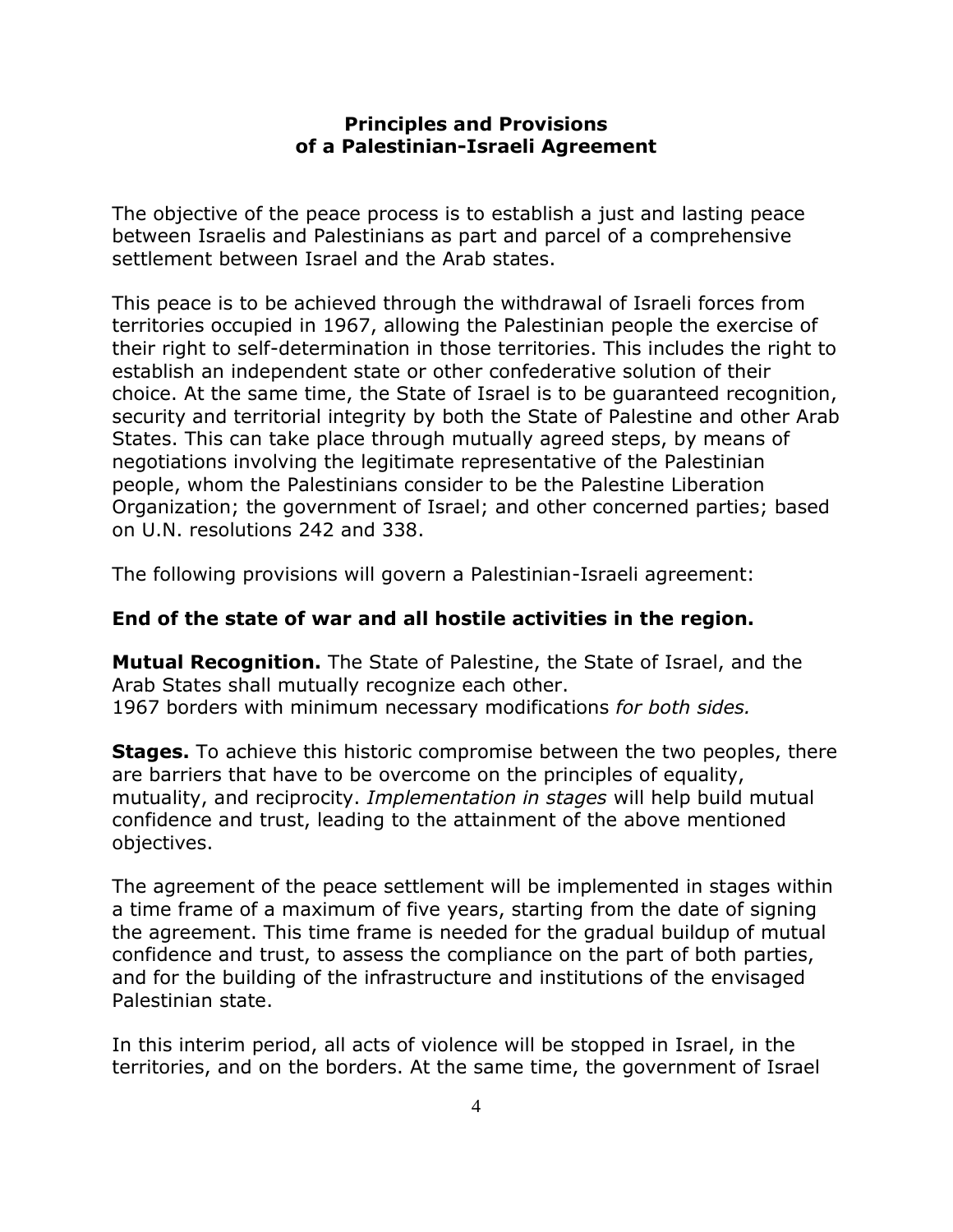will stop all settlement drives including the expansion of existing settlements, confiscation of land, and emergency regulations. During this interim period, Israel will minimize the presence of Israeli military troops in the Palestinian-populated areas. In the interim period, the full de jure application of the Geneva Convention will be provided to help protect the safety of the Palestinian population.

Any non-compliance with the above conditions will lead to dispute resolution measures agreed upon by the parties.

# **General Security Principles**

- The peace agreement by itself will reduce motivation for war and hostility in the region.
- Political stability in the region, resulting from a comprehensive peace settlement, will reinforce security in the region.
- Economic prosperity and interdependence will ensure the common interest in maintaining a lasting peace.
- General and specific security provisions in the military sense for each state as laid out below.

# **General Security Provisions for Both States**

- Guarantee of security in the Middle East depends upon the reduction of arsenals of arms in the whole region, including weapons of mass destruction.
- Security is seen as including the State of Israel, the State of Palestine, and all Arab States.

# **Israeli Security Provisions-Principles for Security:**

- Israeli security based primarily on Israel's own ability to defend itself.
- Limited militarization of the Palestinian State.
- Regional arrangements preventing deployment of foreign troops in Jordan, Palestine and Israel, other than those agreed upon by the parties.
- Financial and technical support to Israel from third parties as compensation for loss of territory.
- Specific security arrangements on the ground and in the air space following the aforementioned principles to be agreed upon by the parties in the peace treaty.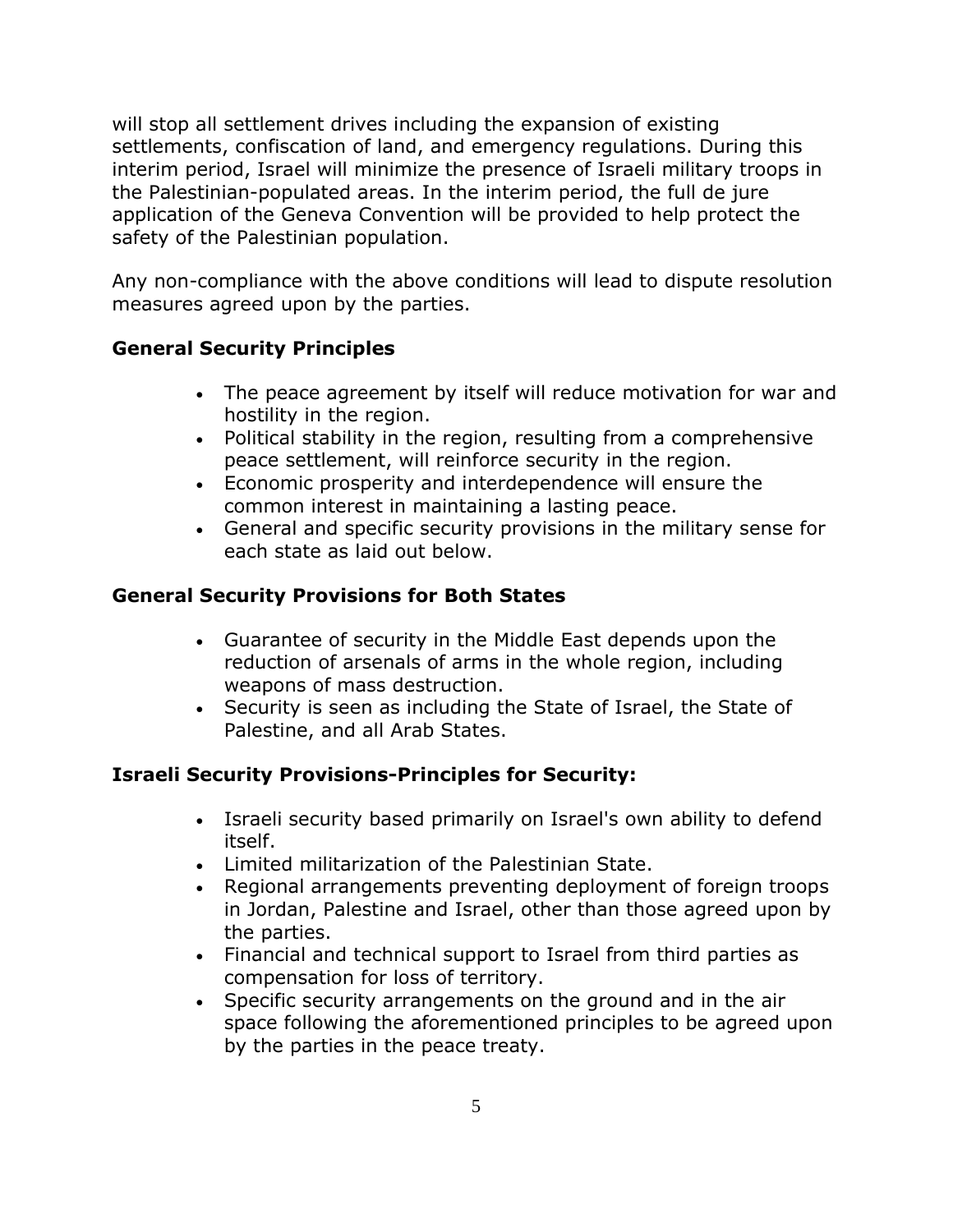## **Palestinian Security Provisions-Principles for Security:**

- Long-term: International economic and financial investment to build an infrastructure, industrial development, and housing to help ensure the stability and security of the State of Palestine.
- Short-term:

— International guarantees for the security, sovereignty and territorial integrity of the State of Palestine.

— An agreed-upon Palestinian defense force to maintain internal order and to safeguard the borders.

## **Jerusalem**

- Jerusalem is the holy city for three faiths and is important historically, nationally, and culturally for the two peoples. It can and should be the city of peace.
- The political solution for Jerusalem should not lead again to its physical division. It is agreed that the city shall remain physically united.
- After the peace treaty and the five-year interim period, the Palestinian part of Jerusalem will be the capital of the State of Palestine. The Israeli part of Jerusalem will be the capital of the State of Israel.
- Each part of Jerusalem will have its own municipality, each with equal representation on an umbrella municipal council for metropolitan Jerusalem.
- Freedom of access and worship at all holy sites, and free movement through the city will be guaranteed to all citizens and visitors.

# **Right of Return**

- The State of Palestine is the state of all Palestinians wherever they live. They can return whenever they want.
- The State of Palestine will regulate the return of Palestinians according to its long-term plans of absorption.
- The procedures for Palestinians who wish to return to their homes in Israel or receive compensation will be subject to negotiations in the peace process. No collective return of Palestinians to their homes is envisioned. The procedures to receive compensation for their properties for Jews who left Arab countries shall be subject to similar negotiations.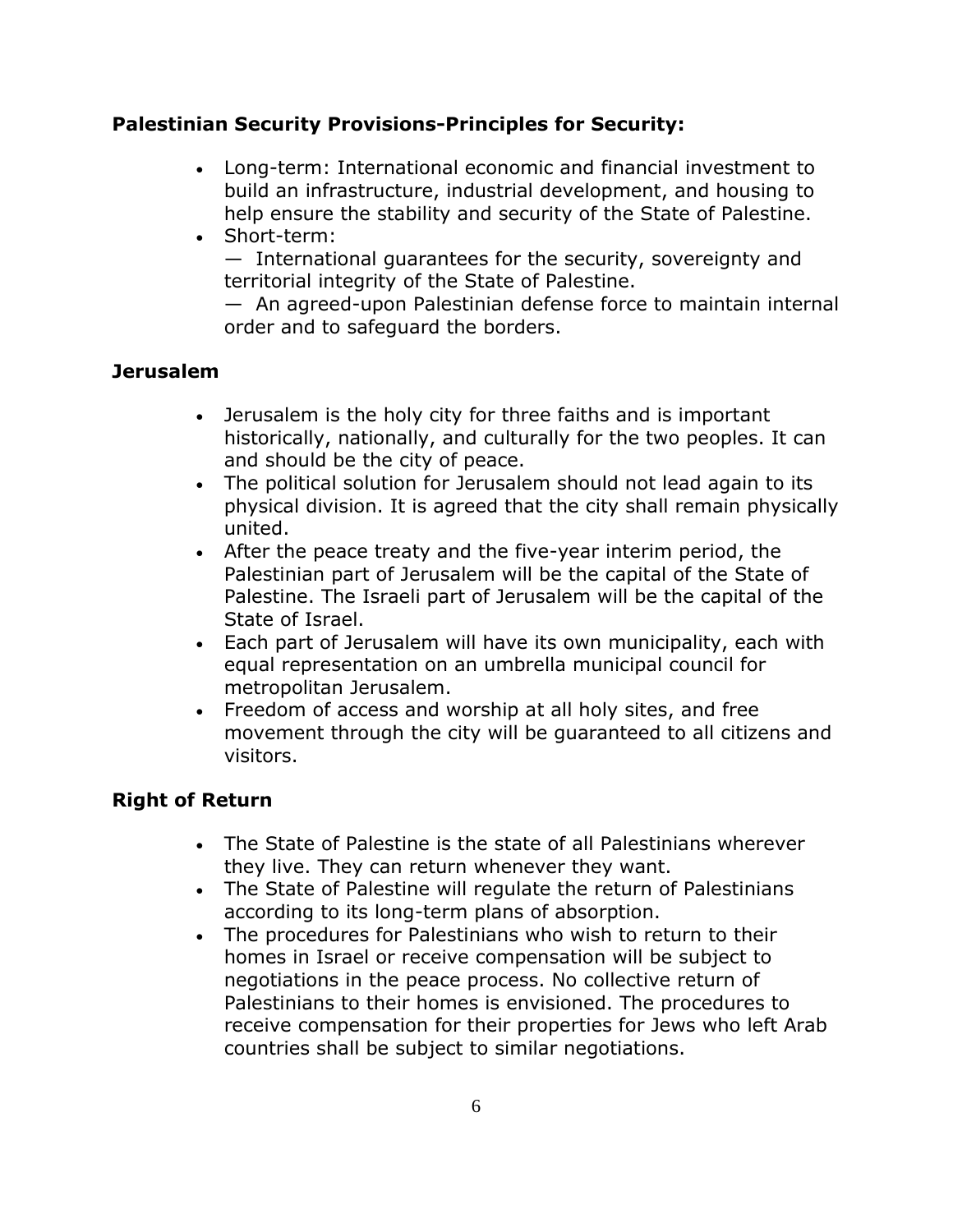**Refugees.** Significant economic assistance will be acquired to rehabilitate, retrain, and resettle Palestinian refugees and to provide them with opportunities to live as citizens in permanent residence in the State of Palestine or in agreement with Arab States where they live at present.

## **Settlements**

- Settlers who wish to stay in the State of Palestine after the peace treaty should obtain consent from the State of Palestine and should undertake to accept Palestinian jurisdiction.
- Settlements obtained by land expropriation during the occupation should be returned to the State of Palestine.
- Settlements obtained by individual legal purchase remain as the legal property of the owners, and owners should be compensated if they choose to leave.

**Gaza.** Arrangements will be made for a free passageway through Israel between the West Bank and Gaza.

**Water.** An agreement should be concluded regarding sharing water resources. Under such an agreement there would be a regional system covering the countries of Syria, Lebanon, Jordan, Israel, and Palestine. The system could draw on water resources of other Middle East countries.

#### **Normalization**

- Arrangements and goals will be defined for the normalization of relations between the two states.
- Normalization includes diplomatic relations, the exchange of ambassadors, and other representatives.
- The economic relationship between Israel and Palestine should include joint projects in agriculture, tourism, commerce, industry, energy, and transportation. Labor mobility across the borders of the two states should be regulated by mutual agreement between them. Civil aviation agreements covering the mutual use of airspace by the two countries will be part of the peace treaty.
- Economic relations in the region could ultimately be modeled after the European Community concept with cooperation and coordination in all areas and without interference with the character and sovereignty of each state.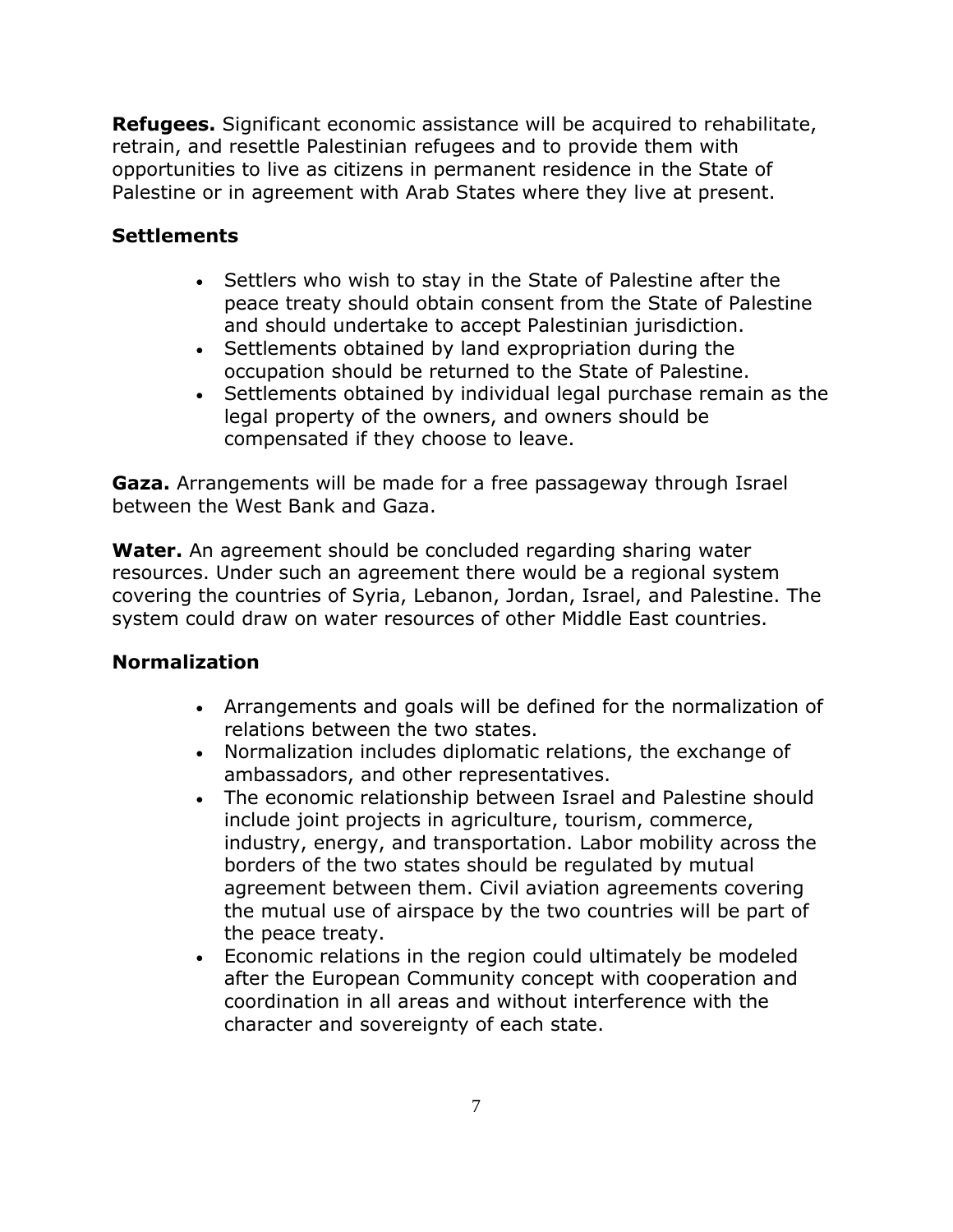# **A Public Peace Process**

Present suffering, misperceptions, fear, and mistrust make it difficult even to take the first steps toward a peaceful relationship. While political leaders seek new relationships among governing institutions, citizens on both sides must pave the way by imagining steps to help those in the other community fear less, change perceptions, and risk trust. The aim is to enable Israelis and Palestinians to think and work together towards a growing relationship of peace.

To accelerate constructive change in the present relationship between our communities, we have identified the following areas where we are prepared to encourage citizens in both communities to work together in building new relationships.

**To broaden consensus on a new relationship,** we will encourage steps such as the following which do not depend on government authorities:

- stimulate public debate on specific components of a peaceful Israeli-Palestinian relationship.
- emphasize the need for peace and clarify the fruits of peace, notably greater access to water, oil, tourism, and other aspects of economic prosperity and cultural enrichment.
- broaden public opinion polling on security and a two-state solution to include significant elements of the Palestinian as well as the Israeli community.
- dramatize the human and economic costs of continuing occupation for both sides.

 $\bullet$ 

**To humanize the other side and increase trust,** we will work to expand direct contacts and joint activities between Israelis and Palestinians to overcome stereotypes and distorted perceptions and to promote thinking and acting together. For instance, we will:

- invite Palestinians and Israelis where we can to write regularly in each other's publications and encourage joint publication.
- encourage supportive activities by professional organizations of lawyers, psychologists, medical doctors, and other professions.
- provide training and educational programs for Israeli and Palestinian teachers and students.
- promote student visiting between Israeli and Palestinian schools, exchange lecturers between universities, establish an Israeli-Palestinian school, develop common curricula.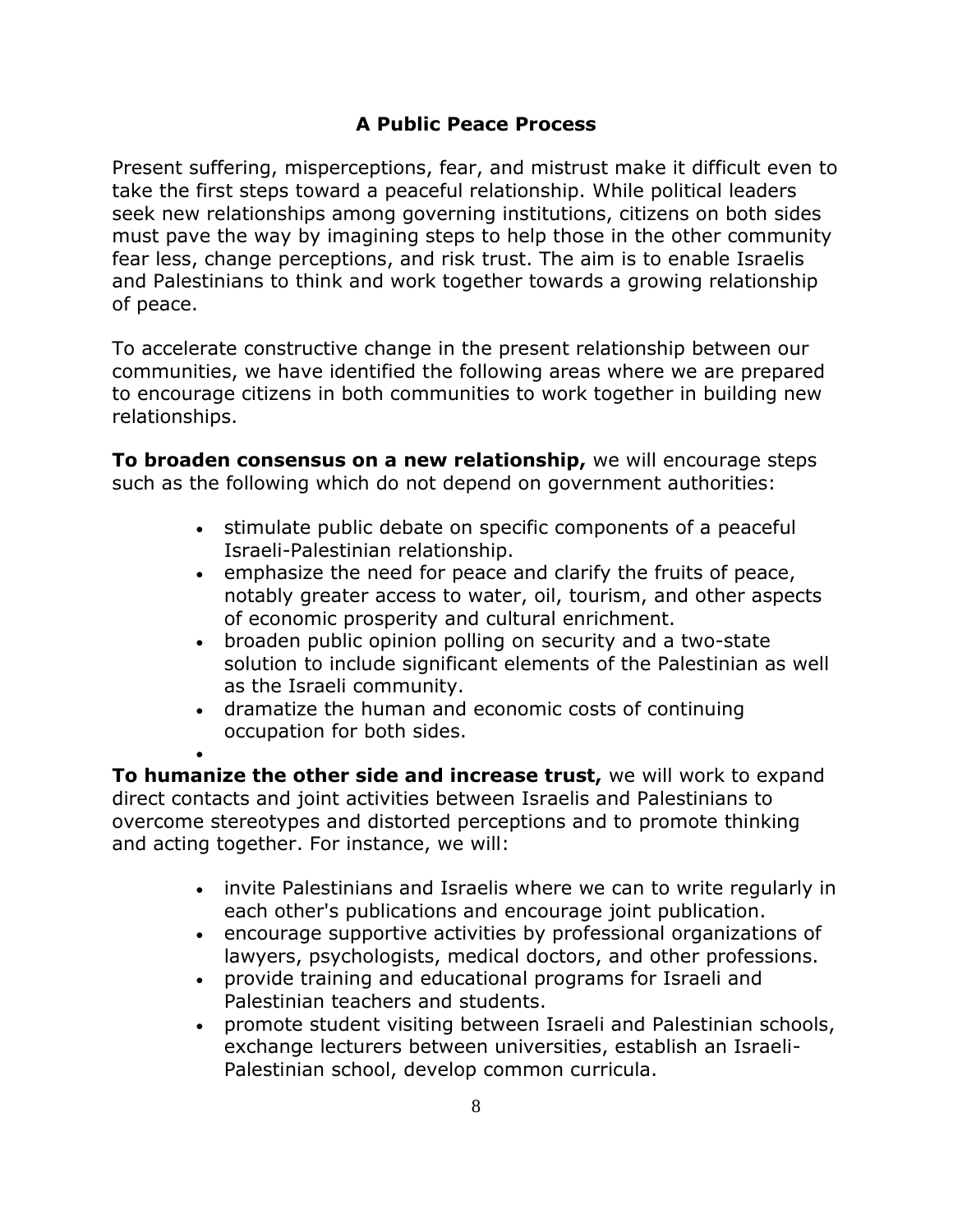- establish a joint conflict resolution center.
- provide and distribute video interviews that promote mutual understanding and empathy.
- demonstrate concern for human rights by practical steps to support those harmed by violations, to press respect by authorities for the Fourth Geneva Convention in the occupied territories, to campaign for the rights of prisoners through legal challenges and media campaigns.
- try to establish twinning relationships between Israeli and Palestinian communities.
- help Palestinian family reunions.

 $\bullet$ 

# **To broaden participation in the public peace process,** we will:

- encourage joint political activities, including Israelis and Palestinians of all three religions.
- expand the activities of women's organizations on both sides to expose the consequences of human rights violations, especially for families and children.
- more fully integrate Sephardic-Oriental Israelis into the peace process. Their unique historical and cultural experience of Jewish-Arab co-existence and their particular struggle for social justice and equality make them a natural bridge to the Arab world in general and the Palestinians in particular.
- dramatize the costs of continuing conflict for the large segments of both societies.

 $\bullet$ These activities are illustrative and represent only those areas where we can have influence. As other individuals and organizations add their activities to the list, we will experience the breadth, depth, and momentum of a public peace process.

# **Call to Join in a Public Peace Process**

Many other Israelis and Palestinians have engaged in dialogues such as ours. Many are engaged in activities such as those mentioned above. We encourage all of them to step forward and to join hands with us openly and explicitly. We call on them and others-individuals and organizations-to help expand this framework and the public peace process through practical actions of their own.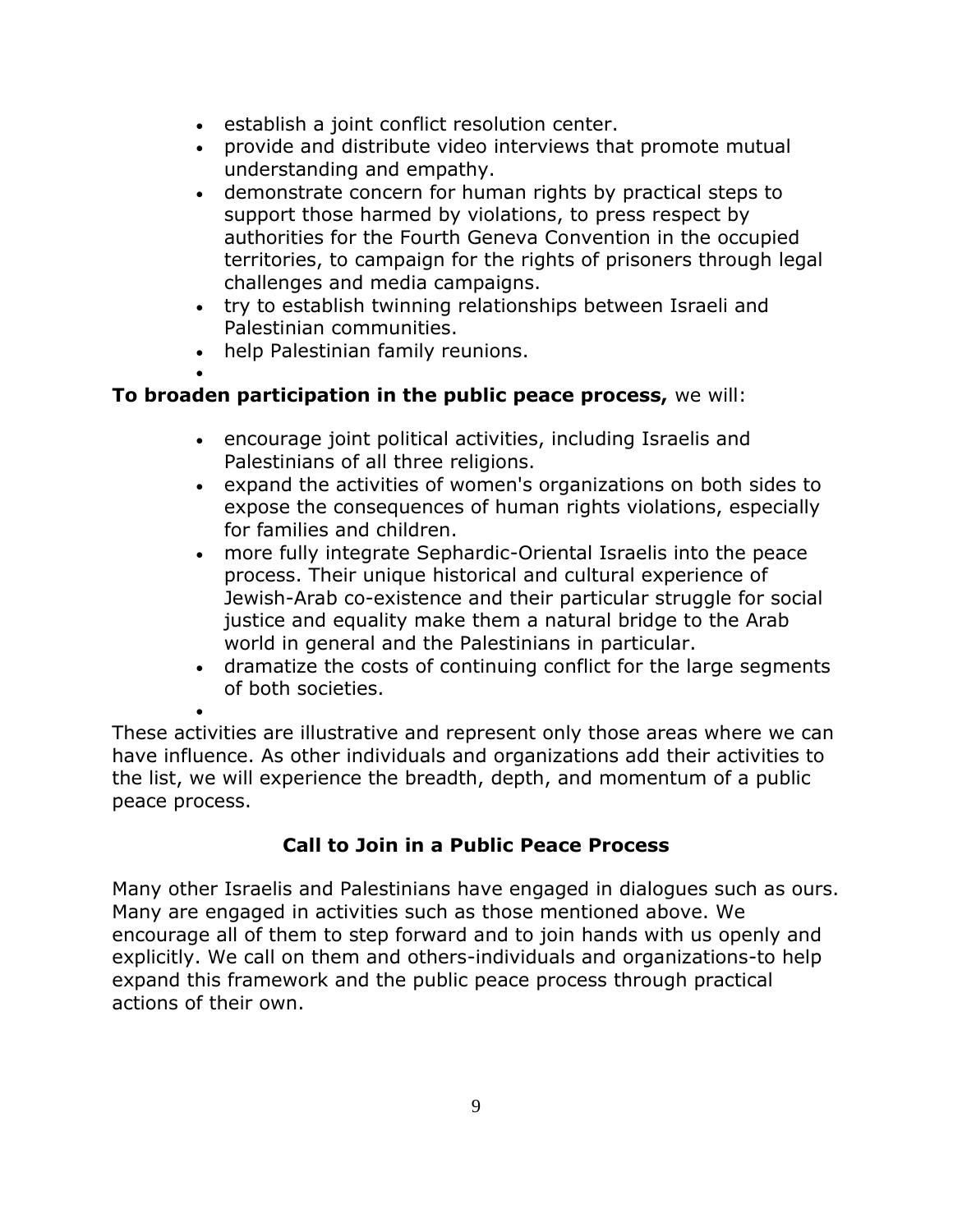We encourage and support all efforts of political leaders on both sides to reconstitute an active peace process among constituted governmental authorities.

At the same time, we believe that official negotiations can produce a genuinely peaceful relationship between Israelis and Palestinians only if they are embedded in a larger political process involving the peoples of both communities. That political process is what we call a "public peace process." In democratic bodies politic, a public peace process has the potential to generate, support, and intensify the governmental peace process. Our purpose is to make that public peace process a compelling political fact for all to see and feel.

Concerned citizens of other concerned countries have contributed much to our dialogue. We encourage them to join us in increasing numbers in this public peace process.

To produce a political environment in which our two peoples can move toward a peaceful relationship, we call on fellow citizens and organizations throughout our communities to add their own course of action until the public peace process constitutes an irresistible movement toward a peaceful Israeli-Palestinian relationship.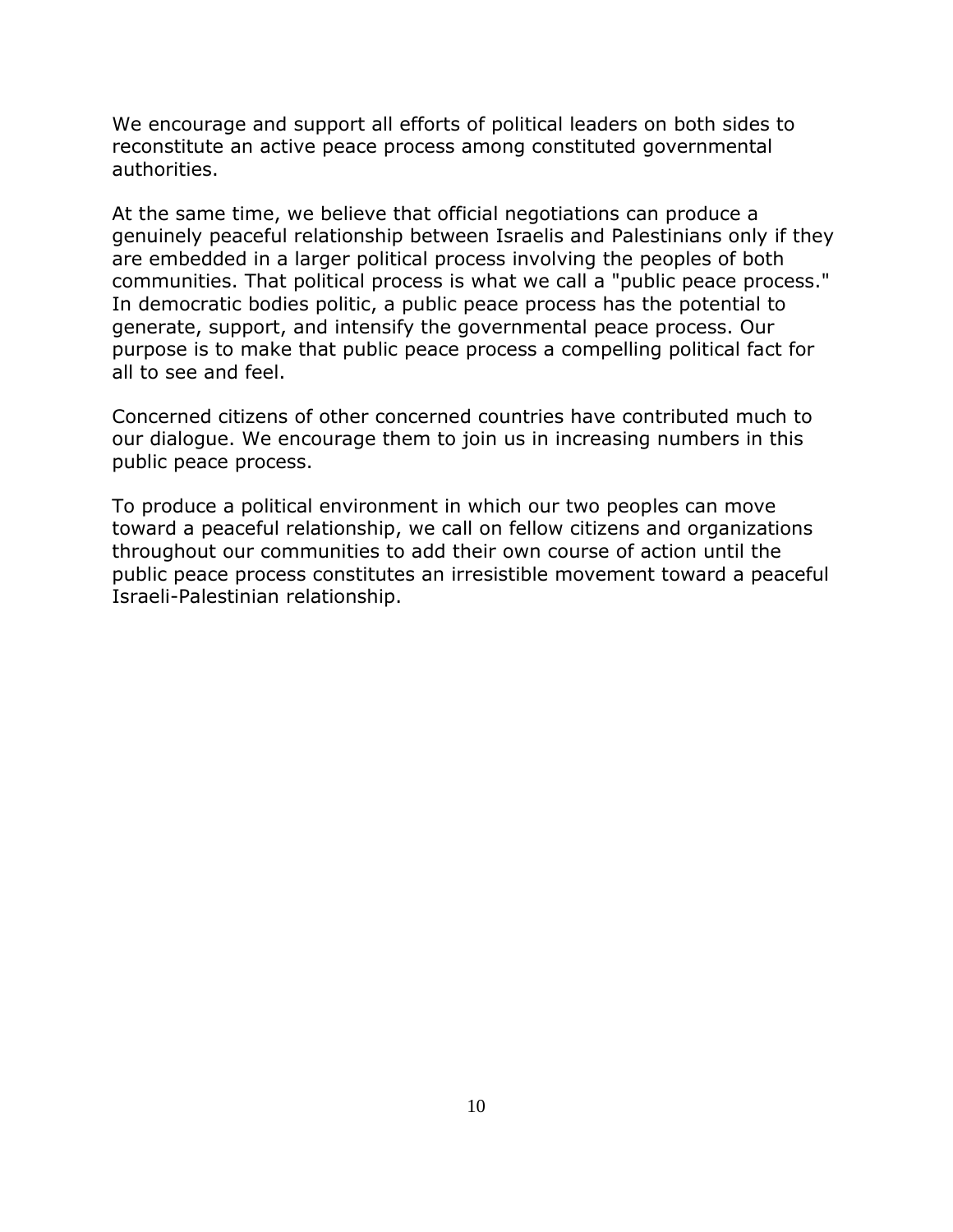#### **Invited Israeli Participants**

**Moshe Amirav:** Member, Jerusalem City Council; Chairman, City Committee for East Jerusalem; Former member of the Likud Central Committee.

**Shlomo Elbaz:** Professor Emeritus of Comparative Literature, Hebrew University, Jerusalem; Co-founder and Chairman, East for Peace.

**Giora Ram Furman:** Brigadier General, (Res.); Former Deputy Chief of Staff of the Israeli Air Force; General Secretary, Kibbutz Haartzi Movement; Chairman, Council for Peace and Security in Israel.

**Galit Hasan-Rokem:** Professor of Hebrew Literature and Jewish Folklore, Hebrew University; Founding Member, Women's Network for Peace in Israel.

**Moshe Ma'oz:** Professor, Islamic and Middle Eastern Studies, Hebrew University; Advisor on Arab Affairs to Defense Minister Ezer Weizman and Prime Minister Shimon Peres.

**Oded Megiddo:** Lieutenant-Colonel, IDF (Res.); Owner and Director of a firm dealing with land development in rural Israel; Member, Council of the Shinui Party; Member, Council for Peace in Stages.

# **Invited Palestinian Participants**

**Mamdouh al-Aker:** Urological Surgeon; Founding Member, Mandela Institute for Political Prisoners; Board of Trustees of Friends School, Ramallah; Member, Israeli and Palestinian Physicians for Human Rights.

**Rihab Essawi:** Professor of Education, Hebron University; Former Director of the Union of Charitable Societies in Jerusalem. Former Director of the American Friends Service Committee Legal Aid Office in Jerusalem.

**Bernard Sabella:** Professor of Sociology, Bethlehem University; Member of the Board of the Palestinian Academic Society for the Study of International Affairs.

**Hanna Siniora:** Editor, Al Fajr newspaper of East Jerusalem; President of the European-Palestinian Chamber of Commerce, Jerusalem; Nominated by the PLO as a member of a Palestinian delegation to peace talks in July 1985.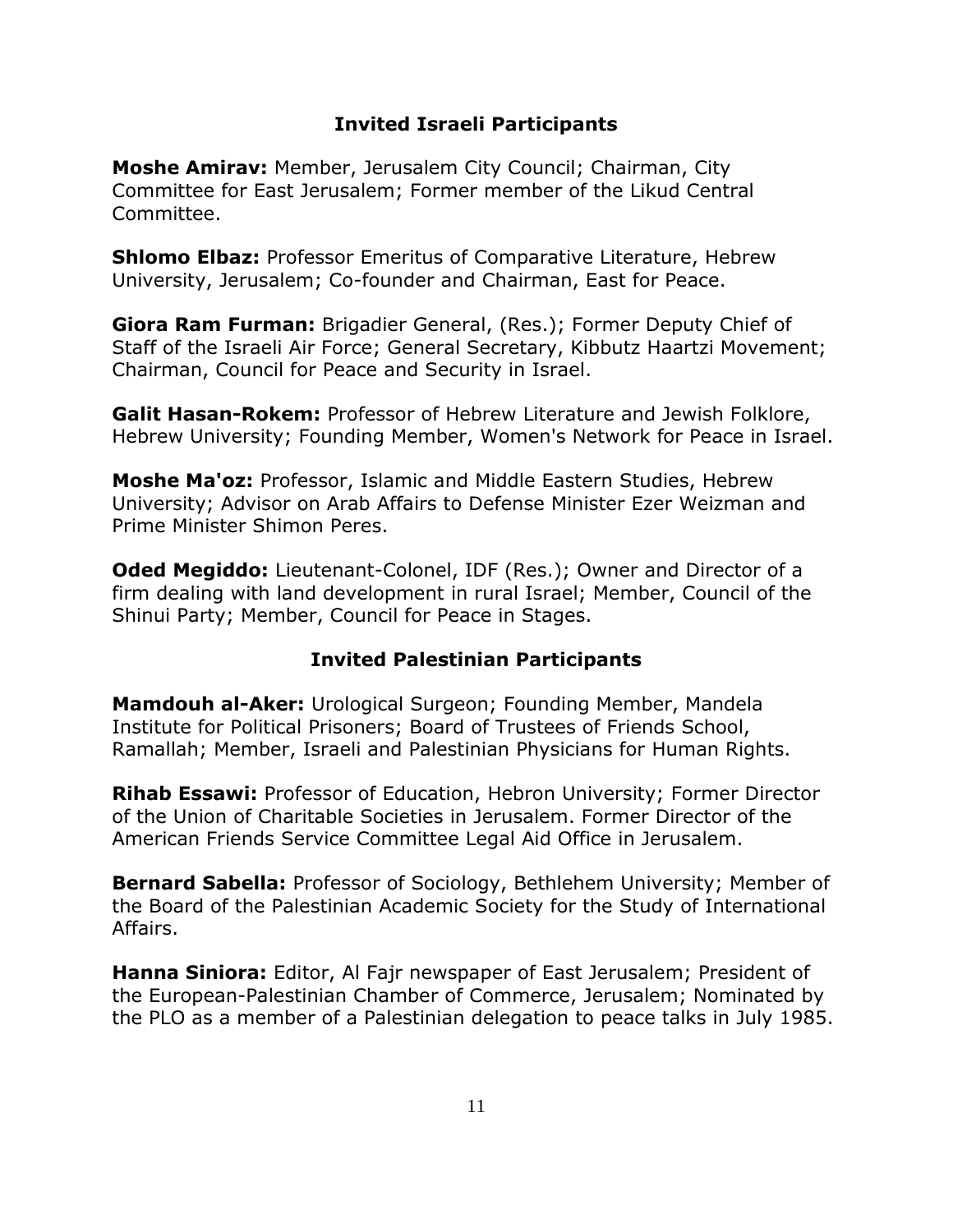#### **Invited Representative of the Palestine National Council**

**Nabeel Shaath:** Chair, Political Committee of the Palestine National Council; Advisor to President Yasser Arafat on International Relations. **Moderator** 

**Harold Saunders:** Director of International Programs, The Kettering Foundation; Former Assistant Secretary of State for Near Eastern and South Asian Affairs.

#### **Cosponsors**

**Stanford Center on Conflict and Negotiation The Beyond War Foundation**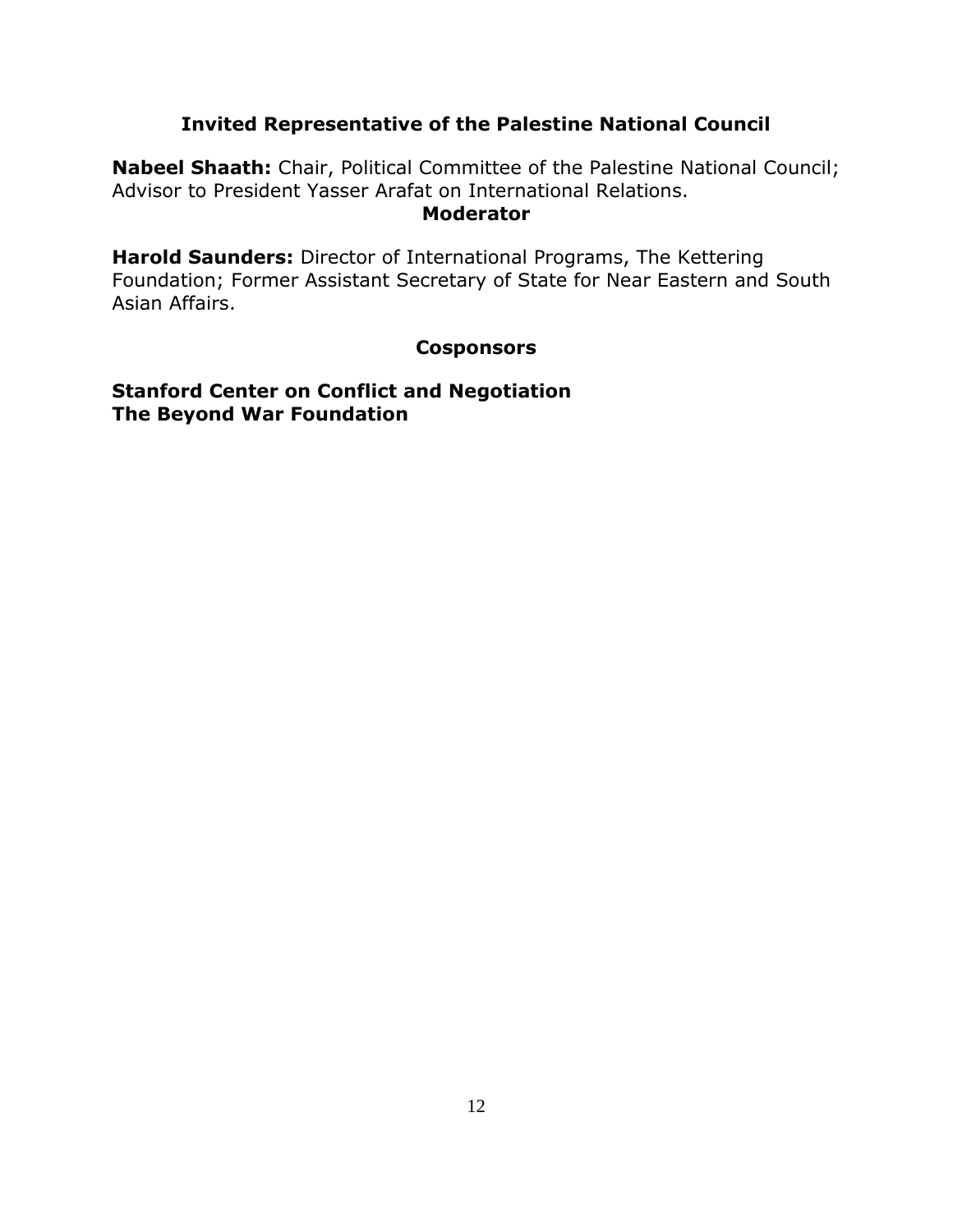#### **STATEMENT OF AFFIRMATION**

We, the participants, cosponsors, and moderator in this conference subscribe to the "Framework for a Public Peace Process" as an accurate reflection of the outcome of our dialogue. The purpose of the conference was not to produce a formal agreement, which can be negotiated only by duly-constituted authorities. The purpose was to demonstrate that Israelis and Palestinians could find common ground in the search for peace. We regard this document as the basis for continuing dialogue between the two communities and commend it to others as the basis for a similar dialogue. Nabeel Shaath, an official of the Palestine National Council, has stated in a letter to us that he is authorized by the Palestine Liberation Organization to endorse and support this document as a basis for future dialogue in the search for peace.

**Invited Participants** 

Mamdouh al<sub>7</sub>Aker

Moshe Amirav

Shlopig Elba

Rihab Essawi

Essam

Giora Ram Furman

ponsors

Judith H. Kramer Beyond War Foundation

Moderator

old 7. Sunders Harold H. Saunders

G. Hasan-Roben

 $M \cdot M \omega_3$  jee Moshe Ma'oz Oded Megiddo

Bernard Sabella

 $\sqrt{1}$ Hanna Sinibra

**Lee Ross** Stanford Center on Conflict and Negotiation

Palo Alto, California July 19, 1991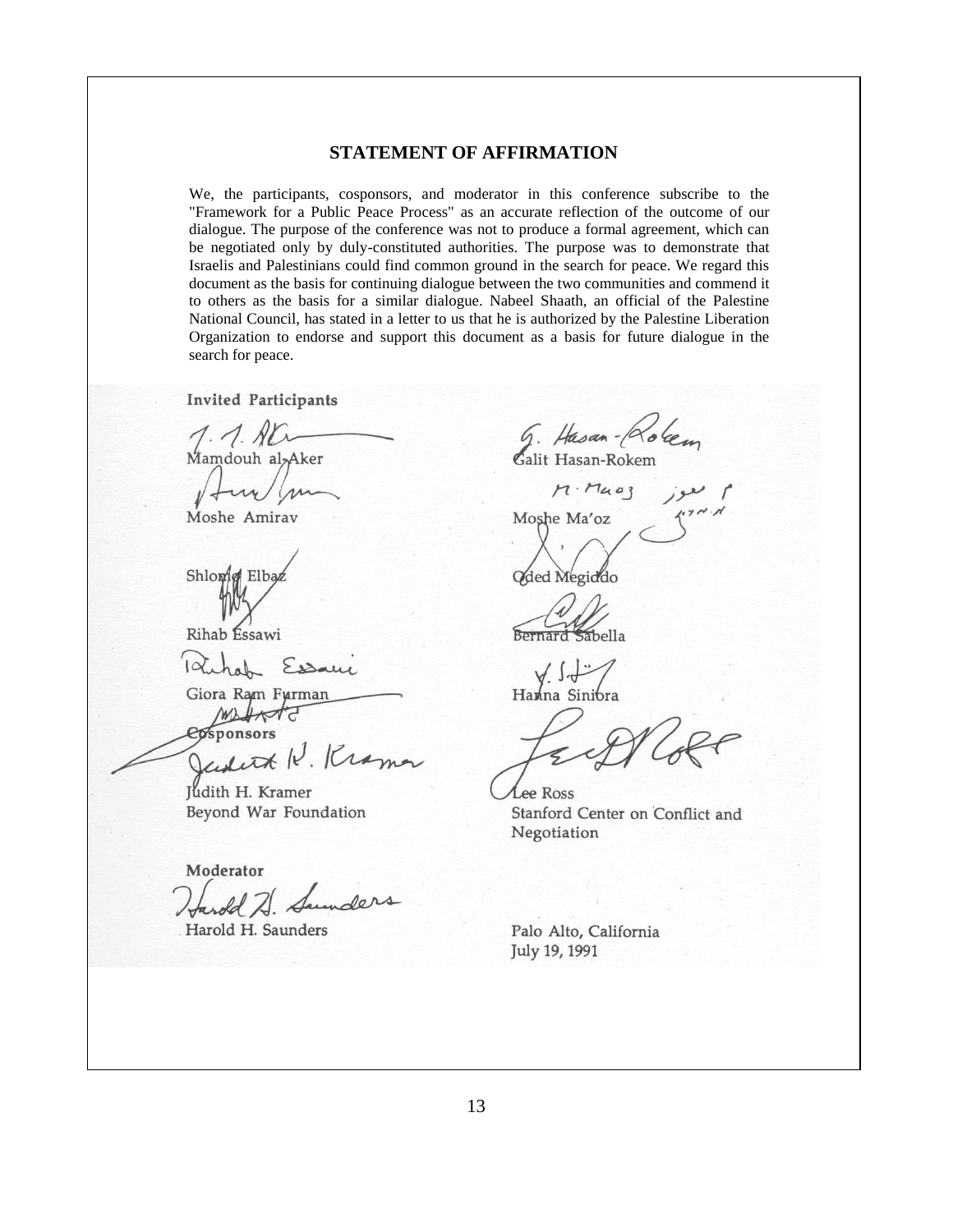July 19, 1991

Dr. Harold H. Saunders The Beyond War Foundation The Stanford Center on Conflict and Negotiation

Dear Friends:

I have had great pleasure participating in the proceedings of the conference, "Building a Common Future." The discussions were most fruitful, involving a spirit of give and take and a commitment to work toward a just and lasting peace between Israelis and Palestinians.

I have received a copy of the Framework for a Public Peace Process, the valuable document that was produced by the participants, moderator and cosponsors of the conference. It gives me pleasure to say that I am authorized by the Palestine Liberation Organization to endorse and support this document as a valuable basis for future dialogue in the search for peace. I hope that it will be equally endorsed by a wider constituency of the Israeli public, seeing it as a real attempt to start a dialogue leading to peace and security for all Israelis and Palestinians as a key step toward peace in the Middle East.

I would like to express my deepest gratitude to all of you for making this conference a success and for producing such a fine document.

Sincerely yours,

Nabeel Shaath Chairman, Political Committee Palestine National Council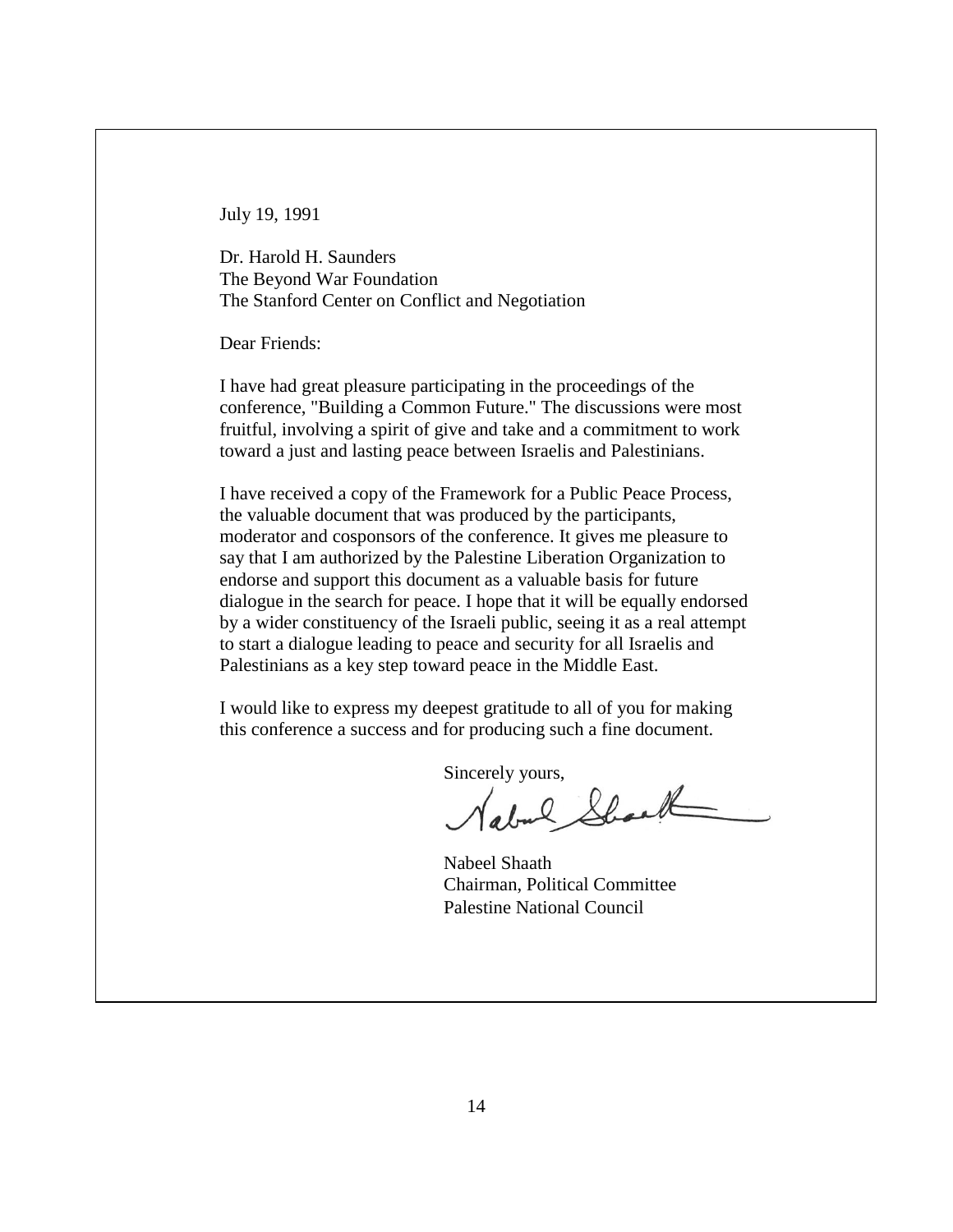#### **BEYOND WAR FOUNDATION, PALO ALTO, CALIFORNIA**

The Beyond War Foundation is dedicated to ending war and building a sustainable future. As a nonprofit, grassroots educational foundation, it has several thousand participants active in the United States and six other countries. It is built on the premise that all humanity, the earth, and the biosystem are a diverse but unified system.

Since its founding in 1982, Beyond War has sponsored a variety of projects at the local, national, and international levcls and has produced many educational and inspirational materials, including written curricula, audiotapes, and videotapes. An early joint US-Soviet endeavor was the production of an influential book, *Breakthrough: Emerging New Thinking.* Written by Soviet and American scientists and published in both countries in both languages in January 1988, it sold over 100,000 copies.

Other activities have included pioneering the use of international satellite link-ups as part of the annual Beyond War Award presentation and an educational campaign in support of a negotiated settlement in Central America.

Current educational projects include initiatives in partnership with people from Afghanistan and the Middle East and an appeal regarding demilitarization and reinvestment in human needs to be presented at the Conference on Security and Cooperation in Europe meeting in Moscow in September 1991.

#### **STANFORD CENTER ON CONFLICT AND NEGOTIATION, STANFORD UNIVERSITY**

Conflict exists throughout our society and among nations, and its mismanagement frequently has serious consequences. There are often potential "gains from trade" that are not reaped or even recognized by the disputants. Even when recognized, such gains may be reduced and delayed by costly and inefficient negotiations.

The Stanford Center on Conflict and Negotiation was established to investigate the barriers to the negotiated resolution of conflict and, where possible, to design innovative means of overcoming them.

SCCN research is concerned with conflict between individuals, interest groups, corporations, and nations, as well as intra personal, or cognitive conflict. Interdisciplinary in its structure and goals, SCCN is founded upon the collaboration of five Principal Investigators from the fields of law, economics, business management, and cognitive and social psychology.

Students and faculty from these and other disciplines, as well as distinguished practitioners in conflict resolution, join at the SCCN in an effort to illuminate the full range of cognitive, cultural, economic, institutional, legal, social and strategic barriers which impede or prevent a negotiated resolution of conflict.

Principal lnvestigators are Robert Mnookin, Professor of Law; Kenneth Arrow, Nobel Laureate and Professor of Economics; Lee Ross, Professor of Psychology; Amos Tversky, Professor of Behavioral Science; and Robert Wilson, Acting Director and Professor of Economics at the Graduate School of Business. The Associate Director of the Center is Melanie Greenberg.